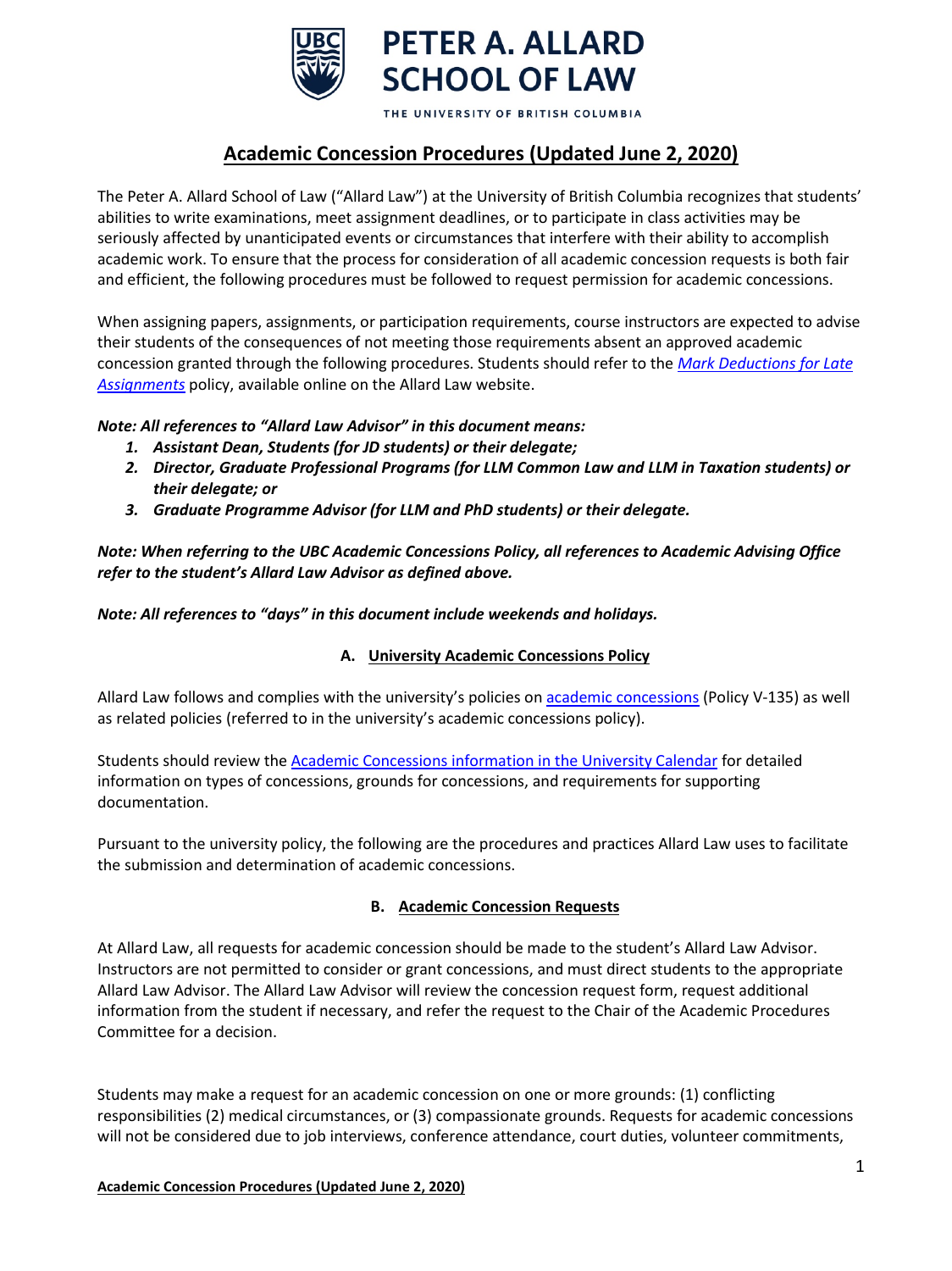travel or vacation plans, work schedules or a failure to back-up work. Students are expected to plan their personal affairs around their academic responsibilities.

The following is the process for requesting and reviewing academic concessions with respect to exam deferrals, paper extensions, participation waivers and modifications of course assessments. Students requesting course withdrawals should refer to *Part 6 Course Withdrawals* below.

#### **1. Procedure for Requests**

(1) **Requests for academic concessions should be made promptly** and must be made **no later than 3 days after the due date for an assignment or paper, or a missed class.** Barring exceptional circumstances, requests submitted more than 3 days after the due date or missed class, will not be considered. For clarity, days include weekends and holidays. Where a student has received an approved extension of the due date for an assignment or paper, any concession requests for further extensions of the due date must be made in advance of the approved extension due date.

**Effective March 18, 2020, and as an interim measure in response to changes in examination procedures due to the COVID-19 pandemic, requests for an academic concession with respect to an examination (such as a request to defer an exam) must be made in advance of the start time of the examination. Requests received after the start time of the examination will only be considered in exceptional circumstances.** Barring exceptional circumstances, requests submitted after an examination has begun, will not be considered. For clarity, days include weekends and holidays.

- a. In the case of **requests based on religious grounds, the request should be made by the last day to add a course for the term** (or session in the case of a full-year course) in which the course will take place (see the UBC Academic Calendar at [http://www.calendar.ubc.ca/vancouver/\)](http://www.calendar.ubc.ca/vancouver/).
- b. Allard Law encourages students to notify their Allard Law Advisor promptly of any circumstances which may/will give rise to a request for academic concession.
- c. In circumstances where the student cannot obtain documentation in time to make a prompt application, the student must notify their Allard Law Advisor of the difficulty and make submissions according to the Allard Law Advisor's instructions.
- d. Where the student wishes to rely on previously submitted documentation in their file, it is the student's responsibility to request that their Allard Law Advisor attach those documents at the time of submission of the current request. Students must ensure that their request includes all documents and information upon which they wish to rely.
- (2) **The student will complete the Academic Concession Request form (or other request process as advised by their Allard Law Advisor)** and submit it to the student's Allard Law Advisor, along with all supporting documentation (as required and as outlined in this policy and on the Allard Law website). Materials not attached to the request form and other materials provided after the submission of the request form may not be considered.
- (3) Students should clearly state the grounds for the concession and the anticipated duration of the conflict and or hindrance to academic work.
- (4) In compliance with UBC's *[Policy 73](https://universitycounsel2.sites.olt.ubc.ca/files/2019/08/Disability-Accommodation-Policy_LR7.pdf)*, if the Centre for Accessibility determines a student requires an academic concession for reasons related to a disability, the Centre will notify Allard Law of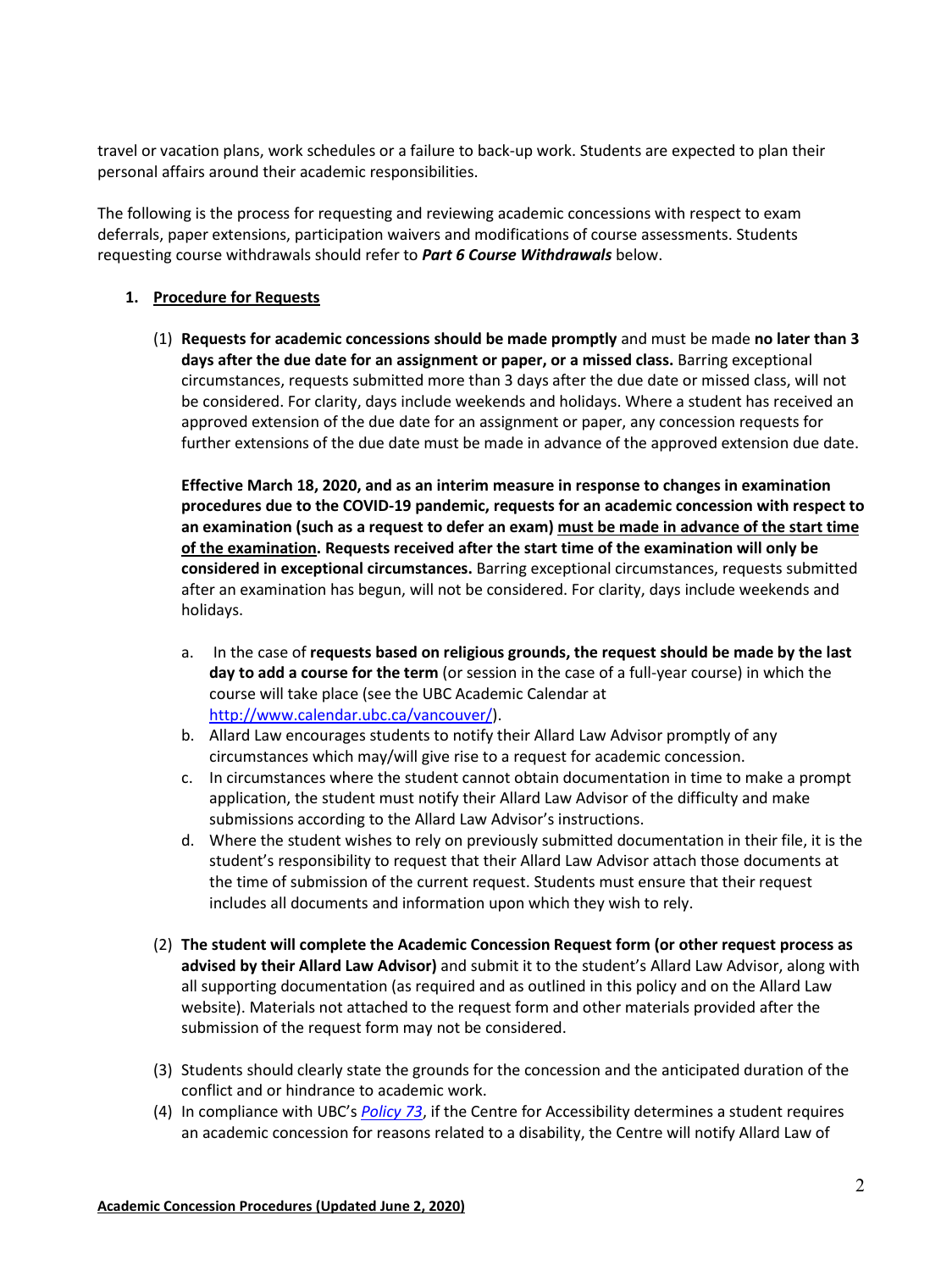such requirement in writing. Allard Law will then determine what academic concession is to be granted to the student pursuant to these Procedures.

- a. Students who are registered with the Centre for Accessibility, and who are making an academic concession request due to the reasons for which they are registered with the Centre, must complete an Allard Law Academic Concession Request form including the reasons section, but are not required to reveal personal health details, nor are they required to provide supporting health documentation to Allard Law.
- (5) Requests for academic concession with respect to exam deferrals, paper extensions, participation waivers and modifications of course assessments **will be reviewed by the Chair of the Academic Procedures Committee**, or designate. Oral submissions will not be considered or accepted.
- (6) The Allard Law Advisor will inform the student about the result of the academic concession decision, and provide information about deadlines and next steps.
- (7) The Allard Law Advisor will communicate the decision of the academic concession request, by email, to the student. The Advisor will also inform the student if further information or documentation is required in order to render a decision.

### **2. Supporting Documentation**

The law school follows [the University's policies for supporting documentation.](http://www.calendar.ubc.ca/vancouver/index.cfm?tree=3,329,0,0) Regardless of whether or not supporting documentation is required, students making an academic concession request should clearly state the grounds for the concession and the anticipated duration of the conflict or hinderance to academic work.

### **(1) Self-Declaration**

- The law school has developed a number of self-declarations which may replace the need for specific supporting documentation in some circumstances.
- Information about the use of the self-declarations is outlined on the Allard Law website, and students with questions about using a self-declaration should speak to their Allard Law Advisor.
- The law school reserves the right to request supporting documentation and will require it in the event of repeated academic concession requests.
- Submission of a self-declaration does not ensure the granting of the academic concession request.

### **(2) Supporting Documentation**

- Supporting documentation should normally be provided in support of requests for academic concessions on the grounds of conflicting responsibilities (as defined in [Policy V-135\)](http://www.calendar.ubc.ca/vancouver/index.cfm?tree=3,329,0,0)
- In the case of an academic concession for care of a family member or for a religious observance, documentation is not required.
- The law school recognizes that circumstances may arise (e.g. incidents of sexualized violence) where documentation is unavailable or not appropriate and not otherwise covered by a self-declaration. Students with questions about documentation requirements should contact their Allard Law Advisor in advance of making an academic concession application.

### **(3) Medical Documentation**

In cases where medical documentation is required, the law school may request:

• a note or letter on official letterhead from a qualified healthcare provider such as a doctor, counselor, psychologist etc. The note or letter must include the following information:

#### **Academic Concession Procedures (Updated June 2, 2020)**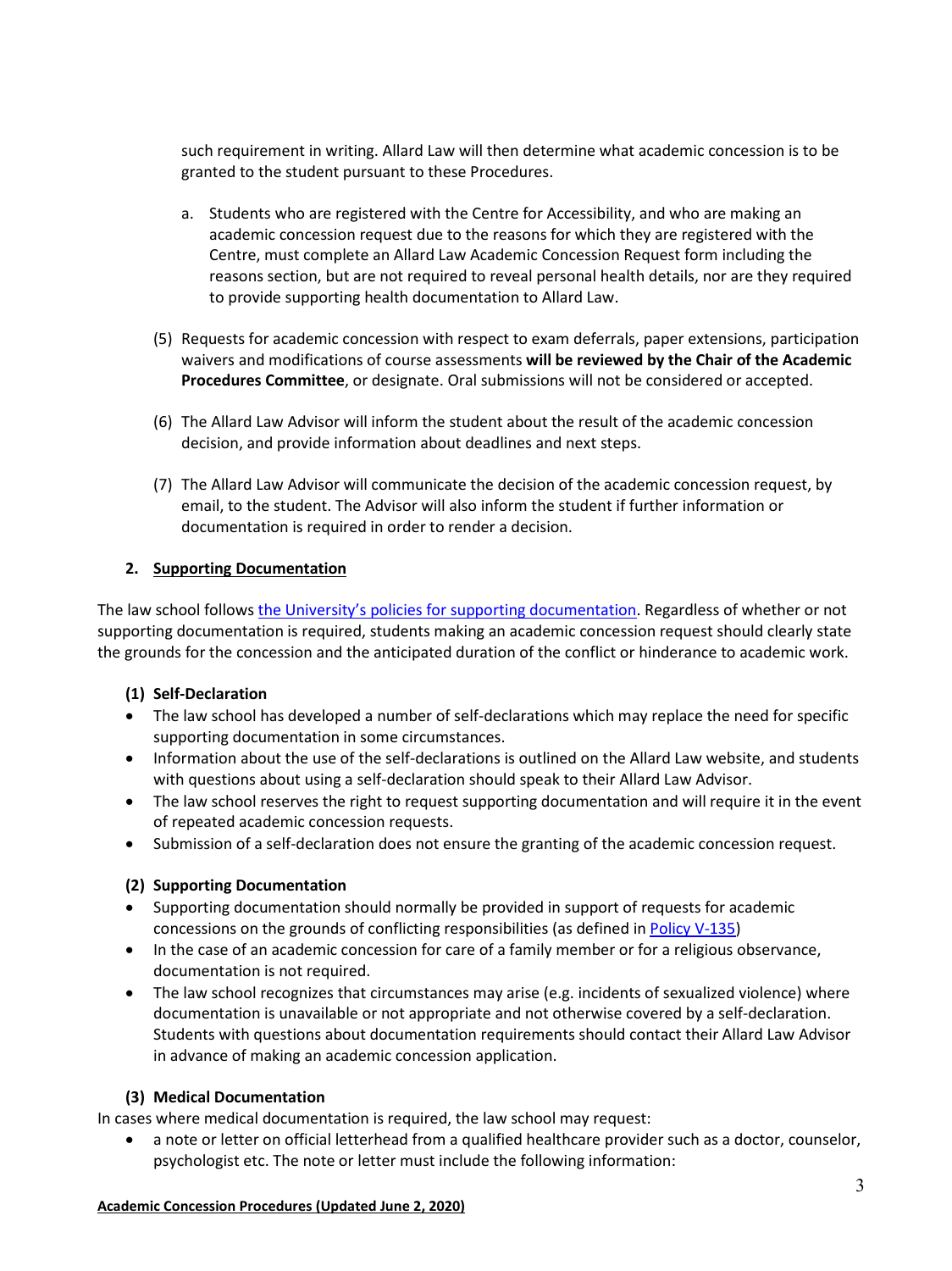- Date the healthcare provider saw the student;
- Duration of illness or impairment;
- Comments on the effect of the illness/impairment on the student's ability to attend class, complete the assignment or sit the examination in question; and
- Signature of healthcare provider.

If the illness or impairment is longer than indicated on the first note/letter, a further note/letter satisfying the above conditions may be required.

Students should consult their Allard Law Advisor if they are unsure of the documentation to submit with their request.

# **3. Deferred Examinations**

In cases of examinations deferred until a later date, a different examination will be employed from that used for the rest of the class, unless permission to the contrary is given by the Academic Procedures Committee.

The law school maintains set deferred examination periods. The dates for the deferred examination periods are set in advance of the academic year, and are on the Academic Concession Request Form. Students must write their deferred exams during these examination periods.

In the case of a request based on religious grounds made by the last day to add a course for the term (or session for full-year courses), the Director, Student Academic Services will determine an alternate date during the regular examinations period for the student to take the exam. The student will be required to sign a confidentiality undertaking.

### **4. First-Year December Examinations**

First-year December exams are mandatory. If a student experiences a circumstance that makes them unable to sit for a December 1L practice exam, the student should request an exam waiver as an academic concession request. Exam deferrals are not available for December practice exams. If the exam waiver is granted, the student's April exam in that course will be worth 100% of their final grade.

For first-year courses where the December exam counts towards the final mark in the course, an exam waiver is not available. If a student experiences a circumstance that makes them unable to sit for this exam, the student should request an exam deferral.

# **5. Participation Waivers**

Students are expected to attend class regularly and to participate. However, circumstances may arise such that a student misses an occasional class for personal or other reasons. Instructors with attendance policies impacting a students' mark in a course are encouraged to have a policy which anticipates that a student may require an unexcused absence. Students who miss classes beyond those permitted by the instructor or who miss a graded participation component (e.g. a class presentation or an assigned speaking requirement) should consult with their Allard Law Advisor to discuss requesting an academic concession within 3 days of the missed class.

### **6. Course Withdrawals**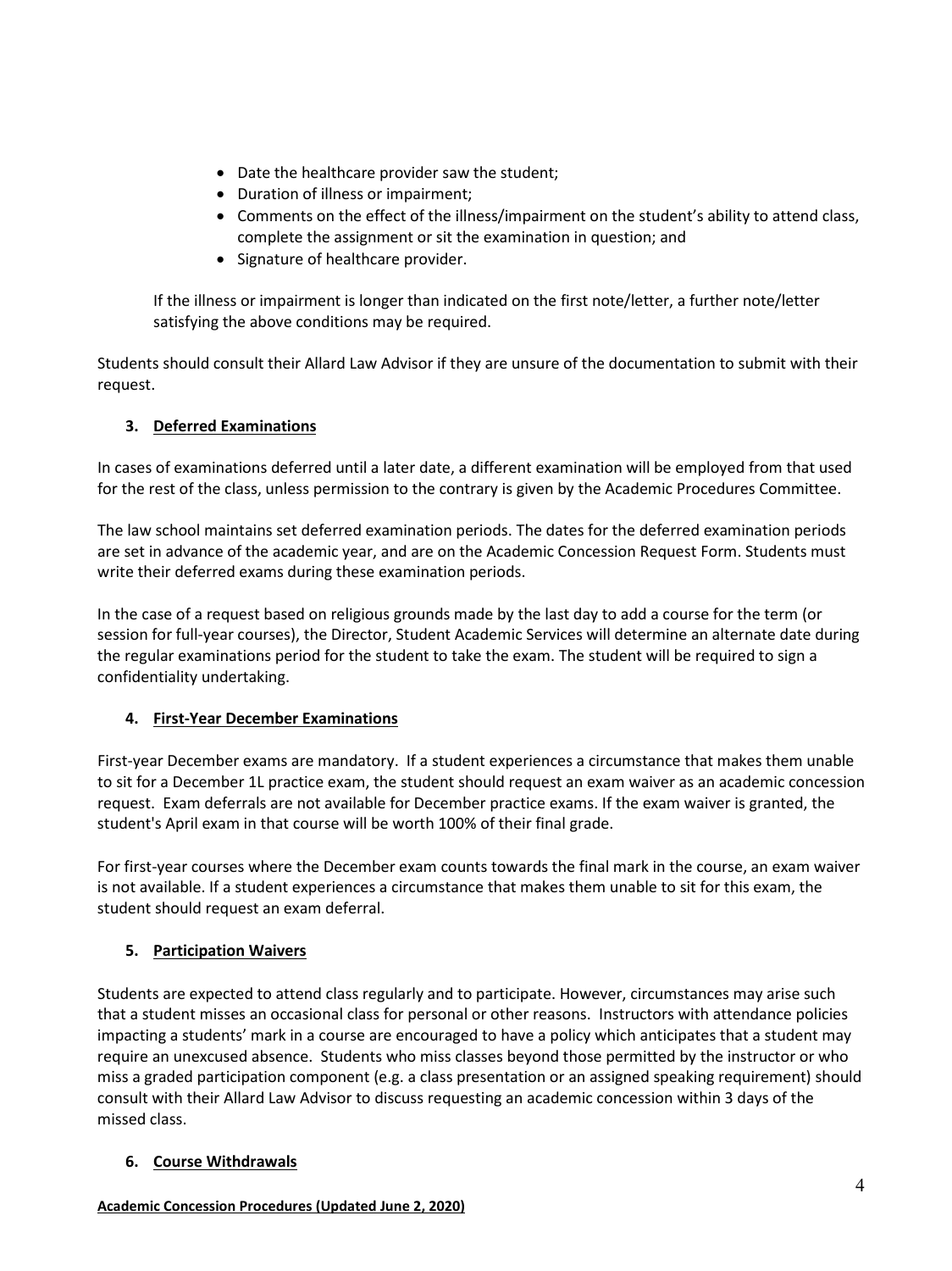Withdrawal from a course after the last date to drop with a W is available as an academic concession and only in exceptional circumstances. Students requesting a late withdrawal should do so promptly and are expected to provide supporting documentation. Late withdrawals are not available if the student has completed the final assessments in the course. Students should consult with their Allard Law Advisor to discuss the possibility of late withdrawal.

# **C. Requests for Reconsideration or Appeal**

### **1. Requesting Reconsideration of the Chair's Decision**

Requests for reconsideration of a decision by the Chair of the Academic Procedures Committee, or designate, may be made only where the student has additional documentation or information which was not available to the student at the time of the original request. Requests for Reconsideration must:

- be in the form of a letter to the Chair of the Academic Procedures Committee;
- be submitted within 14 days of the date of the original decision, to the student's Allard Law Advisor; and
- explain why such additional information was not available to the student at the time of the original request.

Reconsideration decisions will be communicated, by e-mail, to the student by the Allard Law Advisor. Students should not contact the Chair of the Academic Procedures Committee directly.

### **2. Appealing the Decision of the Chair or the Allard Law Advisor**

Appeals of the Chair's original decision or decision on reconsideration, as well as appeals of a decision of the Allard Law Advisor, should first be made in writing, through the student's Allard Law Advisor to the Associate Dean, Academic Affairs (for JD students) or the Associate Dean, Graduate Studies and Research (for Graduate students). The Associate Dean will not consider initial requests for reconsideration which should go to the Chair in the first instance. Students do not need to seek a reconsideration of the Chair's Decision before they submit an appeal of the Chair's Decision. Appeals must be made within 14 days of the date of the original decision.

An appeal must:

- be in writing;
- state the reasons for request; and
- include any further materials which the student wishes the Associate Dean to consider.

If the student wishes to make oral submissions, the written material must state why a decision should not be based on the written record alone.

The Associate Dean will normally proceed by considering the written material provided. If oral submissions are permitted, then the Associate Dean will determine whether other persons should be invited to attend the hearing, or whether the hearing should be postponed to permit investigation.

If oral submissions are permitted, the Associate Dean may communicate the results of the appeal to the student at the time of the hearing. Otherwise, the results of the appeal will be communicated to the student in writing by the student's Allard Law Advisor.